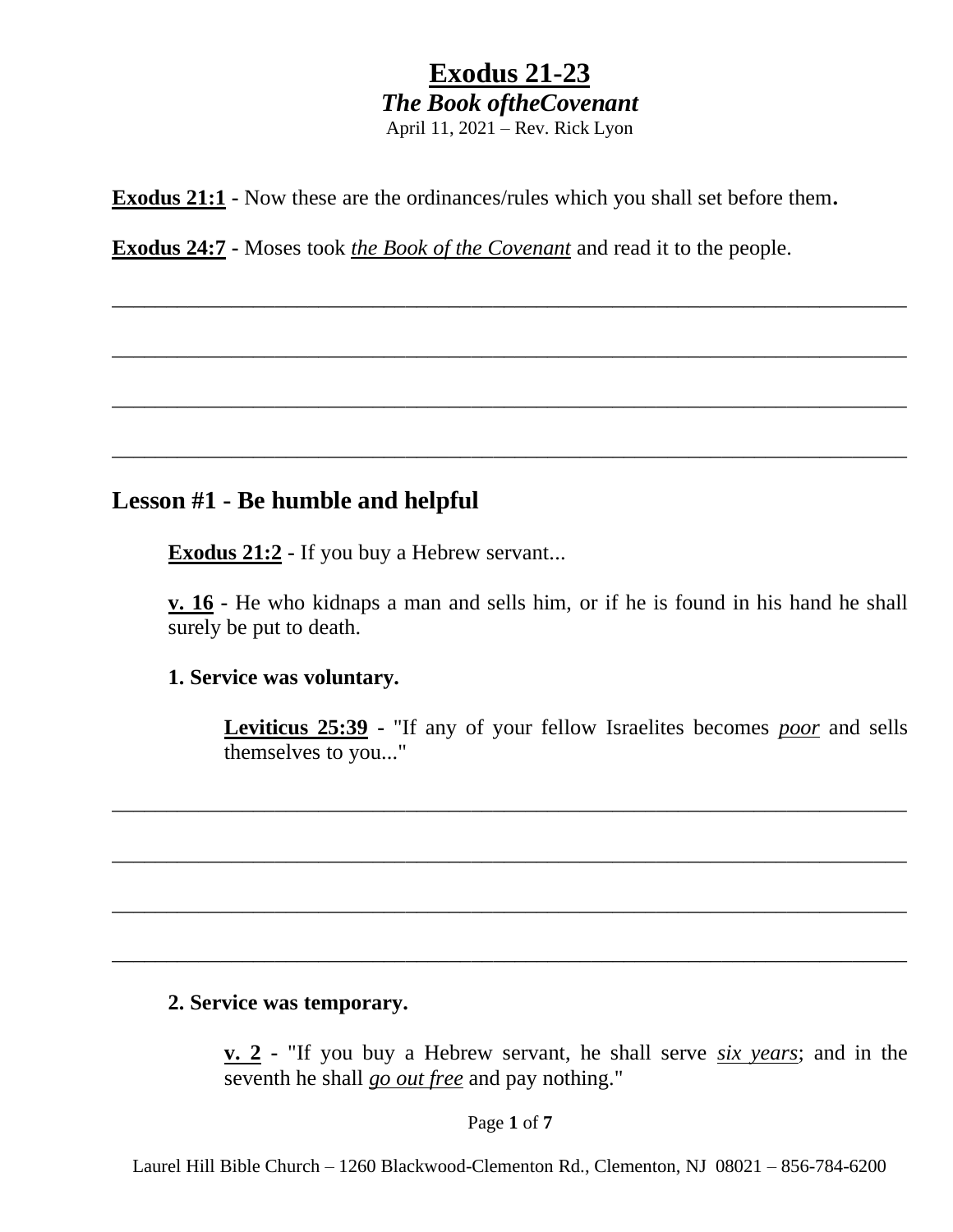\_\_\_\_\_\_\_\_\_\_\_\_\_\_\_\_\_\_\_\_\_\_\_\_\_\_\_\_\_\_\_\_\_\_\_\_\_\_\_\_\_\_\_\_\_\_\_\_\_\_\_\_\_\_\_\_\_\_\_\_\_\_\_\_\_\_\_\_\_\_\_\_\_

\_\_\_\_\_\_\_\_\_\_\_\_\_\_\_\_\_\_\_\_\_\_\_\_\_\_\_\_\_\_\_\_\_\_\_\_\_\_\_\_\_\_\_\_\_\_\_\_\_\_\_\_\_\_\_\_\_\_\_\_\_\_\_\_\_\_\_\_\_\_\_\_\_

\_\_\_\_\_\_\_\_\_\_\_\_\_\_\_\_\_\_\_\_\_\_\_\_\_\_\_\_\_\_\_\_\_\_\_\_\_\_\_\_\_\_\_\_\_\_\_\_\_\_\_\_\_\_\_\_\_\_\_\_\_\_\_\_\_\_\_\_\_\_\_\_\_

\_\_\_\_\_\_\_\_\_\_\_\_\_\_\_\_\_\_\_\_\_\_\_\_\_\_\_\_\_\_\_\_\_\_\_\_\_\_\_\_\_\_\_\_\_\_\_\_\_\_\_\_\_\_\_\_\_\_\_\_\_\_\_\_\_\_\_\_\_\_\_\_\_

### **3. Service was intended to lead to freedom.**

**Deut. 15:12-15** - If any of your people sell themselves to you and serve you six years, in the seventh year you must let them go free. And when you release them, don't send them away empty-handed. Supply them liberally from your flock, your threshing floor and your winepress. Give to them as the LORD your God has blessed you. Remember that you were slaves in Egypt and the LORD your God redeemed you. That's why I give you this command today.

*"Remember that you were slaves in Egypt and the LORD your God redeemed you."*

Egypt. Don't take advantage of the widow or the fatherless."

**James 1:27 •** Pure and undefiled religion before our God and Father is this: to care for orphans and widows in their distress, and to keep oneself from being polluted by the world.

**v. 5 -** But if the servant plainly says, 'I love my master, my wife, and my children; I won't go out free,' then his master shall bring him to the judges. He shall also bring him to the door, or to the doorpost, and his master shall pierce his ear with an awl; and he shall serve him forever.

**Psalm 40:6-8 -** Sacrifice and offering You didn't desire-- but my ears You have pierced -- burnt offerings and sin offerings You didn't require. Then I said, "Here I am, I've come-- it's written about me in the scroll. I desire to do Your will, my God; Your law is within my heart."

#### Page **2** of **7**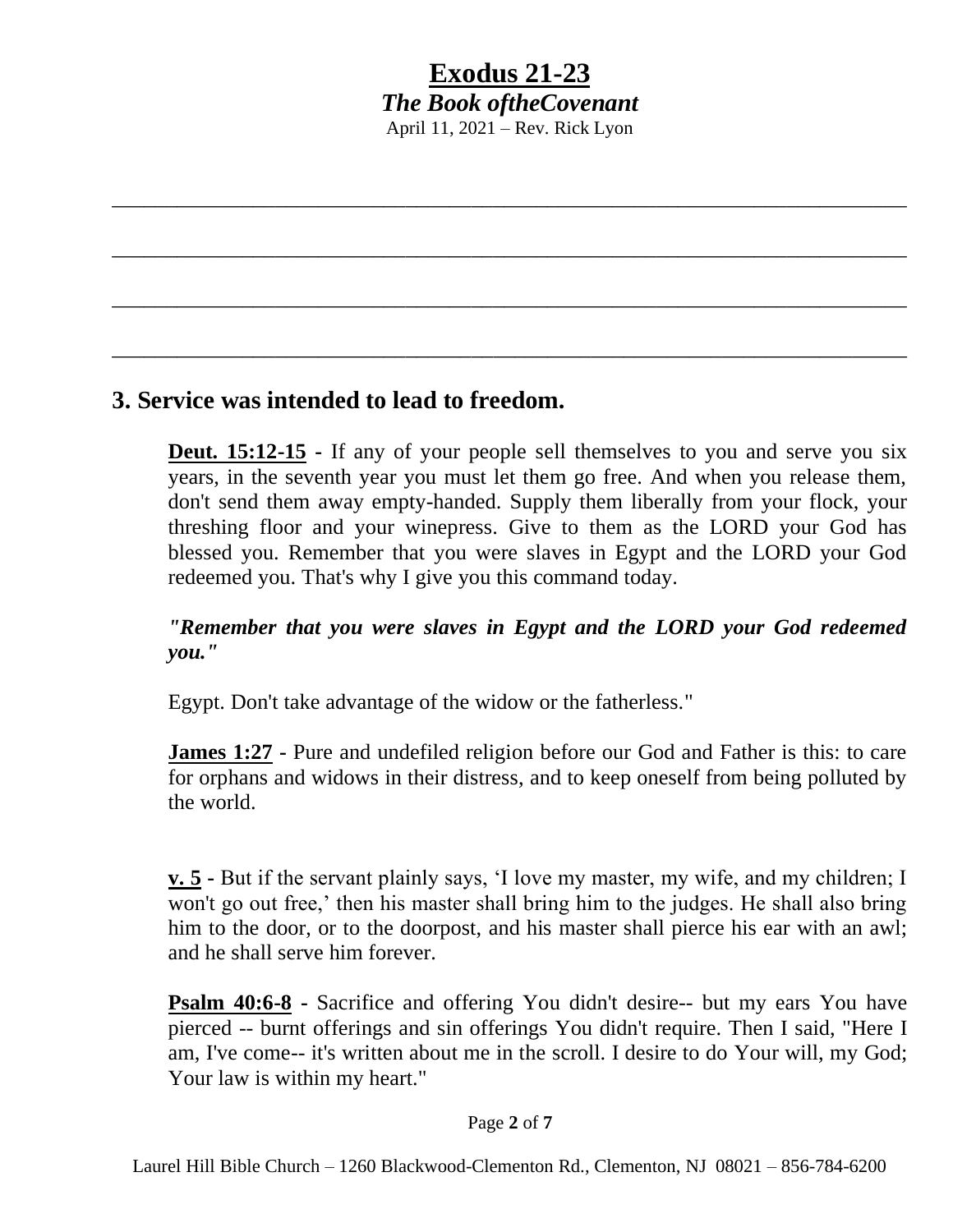\_\_\_\_\_\_\_\_\_\_\_\_\_\_\_\_\_\_\_\_\_\_\_\_\_\_\_\_\_\_\_\_\_\_\_\_\_\_\_\_\_\_\_\_\_\_\_\_\_\_\_\_\_\_\_\_\_\_\_\_\_\_\_\_\_\_\_\_\_\_\_\_\_

\_\_\_\_\_\_\_\_\_\_\_\_\_\_\_\_\_\_\_\_\_\_\_\_\_\_\_\_\_\_\_\_\_\_\_\_\_\_\_\_\_\_\_\_\_\_\_\_\_\_\_\_\_\_\_\_\_\_\_\_\_\_\_\_\_\_\_\_\_\_\_\_\_

\_\_\_\_\_\_\_\_\_\_\_\_\_\_\_\_\_\_\_\_\_\_\_\_\_\_\_\_\_\_\_\_\_\_\_\_\_\_\_\_\_\_\_\_\_\_\_\_\_\_\_\_\_\_\_\_\_\_\_\_\_\_\_\_\_\_\_\_\_\_\_\_\_

\_\_\_\_\_\_\_\_\_\_\_\_\_\_\_\_\_\_\_\_\_\_\_\_\_\_\_\_\_\_\_\_\_\_\_\_\_\_\_\_\_\_\_\_\_\_\_\_\_\_\_\_\_\_\_\_\_\_\_\_\_\_\_\_\_\_\_\_\_\_\_\_\_

### **Lesson #2 - Be fair--or better yet, be merciful**

**21:24 -** Eye for an eye, tooth for tooth, hand for hand, foot for foot, burn for burn, wound for wound, stripe for stripe.

**Mt. 5:38-39 -** "You've heard that it was said, 'An eye for an eye and a tooth for a tooth.' But I say to you... If anyone slaps you on the right cheek, turn to them the other cheek also."

**Micah 7:18 -** God pardons sin... and delights to show mercy.

**Isaiah 50:6 -** I offered My back to those who struck Me, and My cheeks to those who tore out My beard. I didn't hide My face from mocking and spitting.

\_\_\_\_\_\_\_\_\_\_\_\_\_\_\_\_\_\_\_\_\_\_\_\_\_\_\_\_\_\_\_\_\_\_\_\_\_\_\_\_\_\_\_\_\_\_\_\_\_\_\_\_\_\_\_\_\_\_\_\_\_\_\_\_\_\_\_\_\_\_\_\_\_

\_\_\_\_\_\_\_\_\_\_\_\_\_\_\_\_\_\_\_\_\_\_\_\_\_\_\_\_\_\_\_\_\_\_\_\_\_\_\_\_\_\_\_\_\_\_\_\_\_\_\_\_\_\_\_\_\_\_\_\_\_\_\_\_\_\_\_\_\_\_\_\_\_

\_\_\_\_\_\_\_\_\_\_\_\_\_\_\_\_\_\_\_\_\_\_\_\_\_\_\_\_\_\_\_\_\_\_\_\_\_\_\_\_\_\_\_\_\_\_\_\_\_\_\_\_\_\_\_\_\_\_\_\_\_\_\_\_\_\_\_\_\_\_\_\_\_

\_\_\_\_\_\_\_\_\_\_\_\_\_\_\_\_\_\_\_\_\_\_\_\_\_\_\_\_\_\_\_\_\_\_\_\_\_\_\_\_\_\_\_\_\_\_\_\_\_\_\_\_\_\_\_\_\_\_\_\_\_\_\_\_\_\_\_\_\_\_\_\_\_

#### **Lesson #3 - Be loving and kind.**

**23:4-5 -** "If you come across your enemy's ox or donkey wandering off, be sure to return it. If you see the donkey of someone who *hates you* fallen down under its load, don't leave it there; you must help him with it."

#### Page **3** of **7**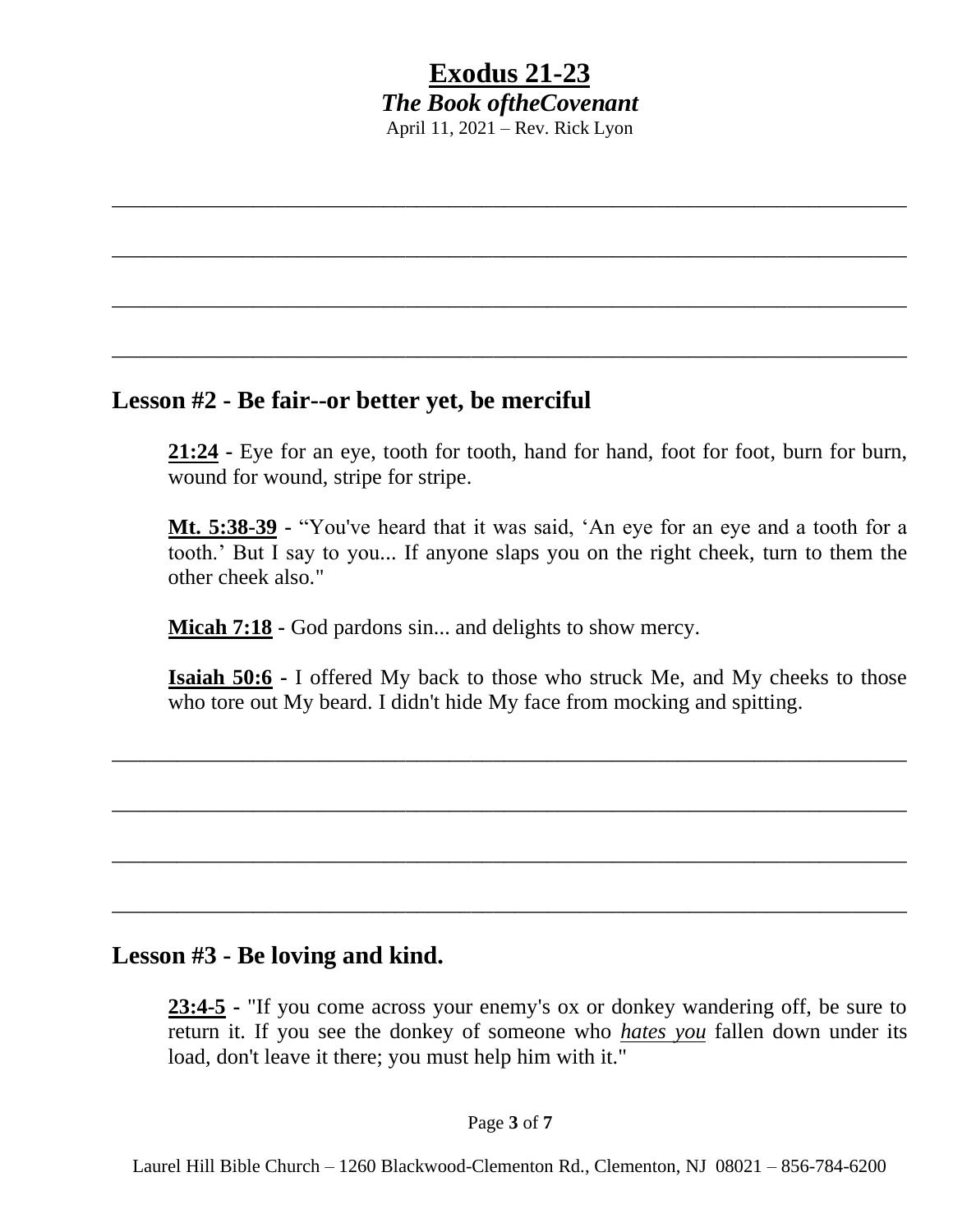**Mt. 5:43-45 -** "You've heard that it was said, 'Love your neighbor' and 'Hate your enemy.' But I say to you, Love your enemies and pray for those who persecute you, so that you may be children of your Father who is in heaven. For He makes His sun rise on the evil and on the good."

**1 Cor. 11:23-26 -** For I received from the Lord that which I also delivered to you: that the Lord Jesus on the same night in which He was betrayed took bread; <sup>24</sup> and when He'd given thanks, He broke it and said, "Take, eat; this is My body which is broken for you; do this in remembrance of Me." <sup>25</sup> In the same manner He also took the cup after supper, saying, "This cup is the new covenant in My blood. This do, as often as you drink it, in remembrance of Me." <sup>26</sup> For as often as you eat this bread and drink this cup, you proclaim *the Lord's death till He comes*.

**1 Cor. 11:23** Let a man examine himself, and so let him eat of the bread and drink of the cup.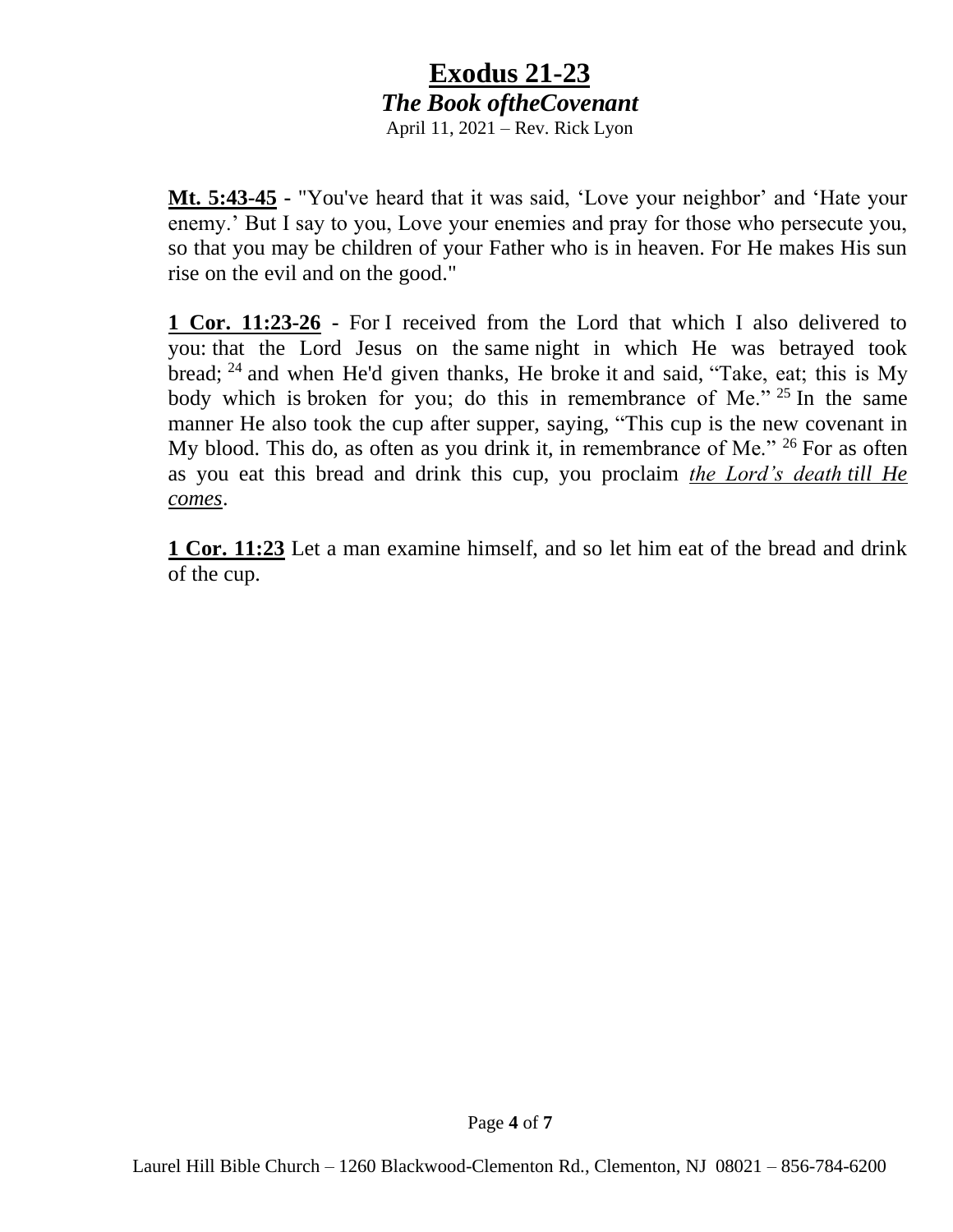In Exodus 21-23, we find 85 rules for daily life.

It's called the Book of the Covenant.

**Exodus 24:7 - Moses took** *the Book of the Covenant* **and read it to the people.**

**Lesson #1 - Be \_\_\_\_\_\_\_\_\_\_\_\_\_\_\_\_\_\_\_\_\_\_\_\_\_\_**

**1. Service was \_\_\_\_\_\_\_\_\_\_\_\_\_\_\_.**

**Leviticus 25:39 - "If any of your fellow Israelites becomes** *poor* **and** *sells themselves* **to you..."**

**2. Service was \_\_\_\_\_\_\_\_\_\_\_\_\_\_\_.**

**Exodus 21:2 - "If you buy a Hebrew servant, he shall serve** *six years***; and in the seventh he shall** *go out free* **and pay nothing."**

Page **5** of **7**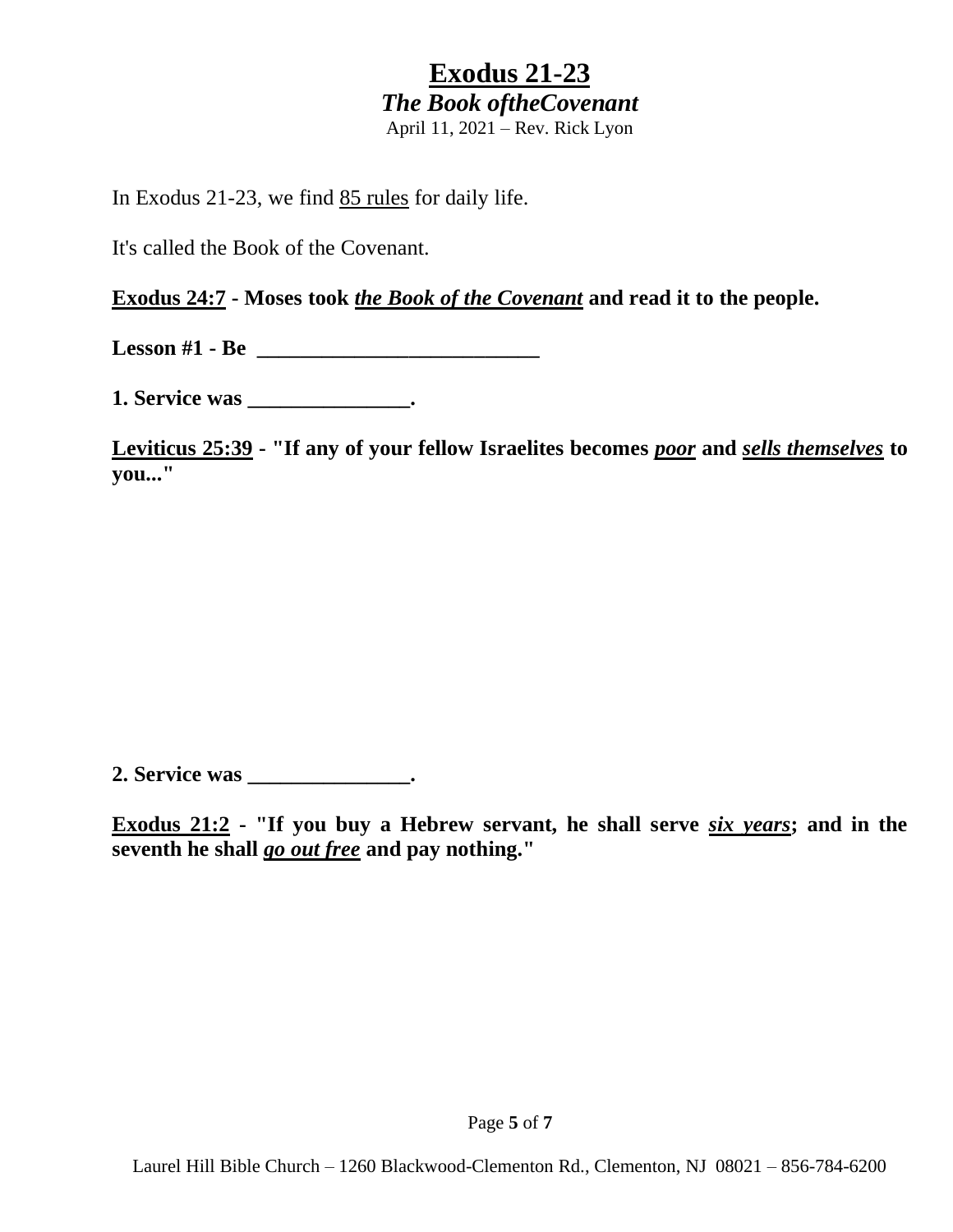**3. Service was intended to \_\_\_\_\_\_\_\_\_\_\_\_\_\_\_.**

**Deut. 15:12-15 - If any of your people sell themselves to you and serve you six years, in the seventh year you must let them go free. And when you release them, don't send them away empty-handed. Supply them liberally from your flock, your threshing floor and your winepress. Give to them as the LORD your God has blessed you. Remember that you were slaves in Egypt and the LORD your God redeemed you. That's why I give you this command today.**

**Lesson #2 - Be fair--or better yet, \_\_\_\_\_\_\_\_\_\_\_\_\_\_\_**

**Exodus 21:24 - Eye for eye, tooth for tooth, hand for hand, foot for foot, burn for burn, wound for wound, stripe for stripe.**

**Mt. 5:38-39 - "You've heard that it was said, 'An eye for an eye and a tooth for a tooth.' But I say to you... If anyone slaps you on the right cheek, turn to them the other cheek also."**

Page **6** of **7**